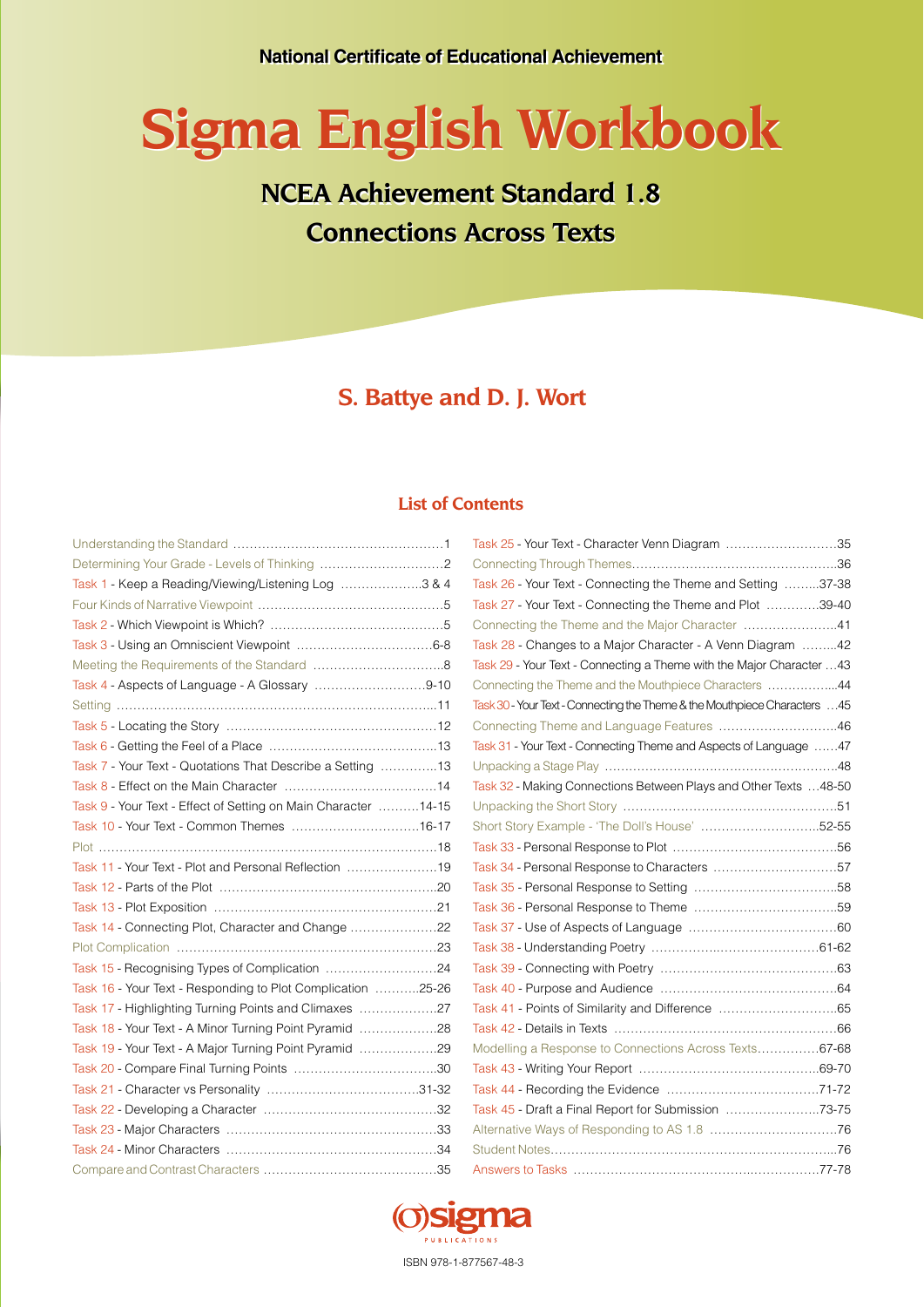### <span id="page-1-0"></span>Understanding the Standard

### Achievement Standard 1.8 - Connections Across Texts AS90852

#### Title : Explain significant connection(s) across texts, using supporting evidence

Assessment : Internal Credits : 4 Subfield : English Domain : English Written Language

| Achievement                                                                   | Achievement with Merit                                                                         | Achievement with Excellence                                                                   |
|-------------------------------------------------------------------------------|------------------------------------------------------------------------------------------------|-----------------------------------------------------------------------------------------------|
| Explain significant connection(s) across<br>texts, using supporting evidence. | Convincingly explain significant<br>connections(s) across texts, using<br>supporting evidence. | Perceptively explain significant<br>connection(s) across texts, using<br>supporting evidence. |

In order to pass this internally assessed Achievement Standard you need to present your ideas about significant connections that exist across at least four selected texts. The internal assessment will ask you to identify significant connection(s) across at least four texts (written, oral and/ or visual, short and/or extended texts must be included). The texts need to be at or above Level 6 of the *New Zealand Curriculum*. You need to plan and develop a report or presentation that explains these connection(s).

You are required to read, view or listen closely to texts, collect information, and develop ideas for the assessment activity which will occur both in and out of class time. You must independently choose and read at least one of your texts (i.e. without the support of your teacher). You will be assessed on how well you develop and support your ideas, and on the originality of your thinking, insights, or interpretation. You will have the opportunity to receive feedback from your teacher, to edit, revise, and polish your work before assessment judgements are made. Your teacher will expect to see your work at various designated checkpoints during the planning stages.

Presentation possibilities include, a written report, an oral report or speech, a poster, a podcast, a computer-aided presentation. In your presentation, you will be expected to identify and explain a significant connection or connections across all of your texts. You will make clear points that develop understandings which show your insight or originality in thought or interpretation. You will need to refer to specific, relevant details from each text that explain the connection(s) you are making. Your work needs to be of some substance. For example, in presenting a report for assessment you need to write at least 350 words in order to meet the required standard.

You need to choose carefully and select texts that have sufficient depth and relevance to your topic. This resource will guide you. At an early stage you need to identify possible connections across your chosen texts related to such things as theme, author, language features or narrative perspective (viewpoint). You will have the opportunity to choose an aspect of the writing that interests you and which you want to explore. During your reading, viewing and listening activities you are expected to independently take accurate and relevant notes of each text that you can use in your presentation or report.

#### Making Connections :

The types of connections that you could look for during the reading / viewing / listening phase include :

- a similar subject or theme; e.g. friendship, World War II, slavery a similar storyline, plot or synopsis; e.g. unexpected significant change creating an event or action similar characters; e.g. an innocent victim, villain, or hero a similar time setting; e.g. texts set in the future, past, or present a similar place setting; e.g. texts set in New Zealand or the Pacific or an imagined world a similar narrative perspective; e.g. an innocent narrator, an omniscient perspective
- - the same genre; e.g. novels, biography, plays, poetry, short stories
- the same field of interest; e.g. online blogs

Following this period of exploration you will read through your notes, highlighting significant material in order to be able to explain the connection(s) between the texts in your own words. You need to identify the similarities between the texts as well as their points of difference. In this way you will come up with new ideas together with the evidence you have collected that will form the basis of your response in an oral, written and/or visual form.

#### Skills Required for Success in this Achievement Standard

- ❏ Explaining significant connection(s) : involves identifying and considering significant aspects of each of the texts. *Significant* means *important*. These connections can include, the purpose of the author in writing the text, who is the audience, what knowledge, experience and ideas are used (e.g. character, theme, setting), what language features are used (e.g. vocabulary, style, symbolism), and what structures are used (e.g. narrative, part text, whole text).
- ❏ Using supporting evidence : involves providing one or more relevant examples and/or quotations that demonstrate the significant connections listed above.
- ❏ Convincingly explaining significant connection(s) : involves explaining accurately and in some detail how the significant connection(s) you have identified above is interpreted by you, the reader, listener or viewer, using supporting evidence such as one or more relevant examples and/or quotations to support your viewpoint.
- ❏ Perceptively explaining significant connection(s) : involves explaining accurately, in detail and with insight how the significant connections you have identified above relate to society and the wider world and presenting these ideas in a convincing manner using supporting evidence such as one or more relevant examples and/or quotations to support your viewpoint, effectively drawing findings together to make new understandings.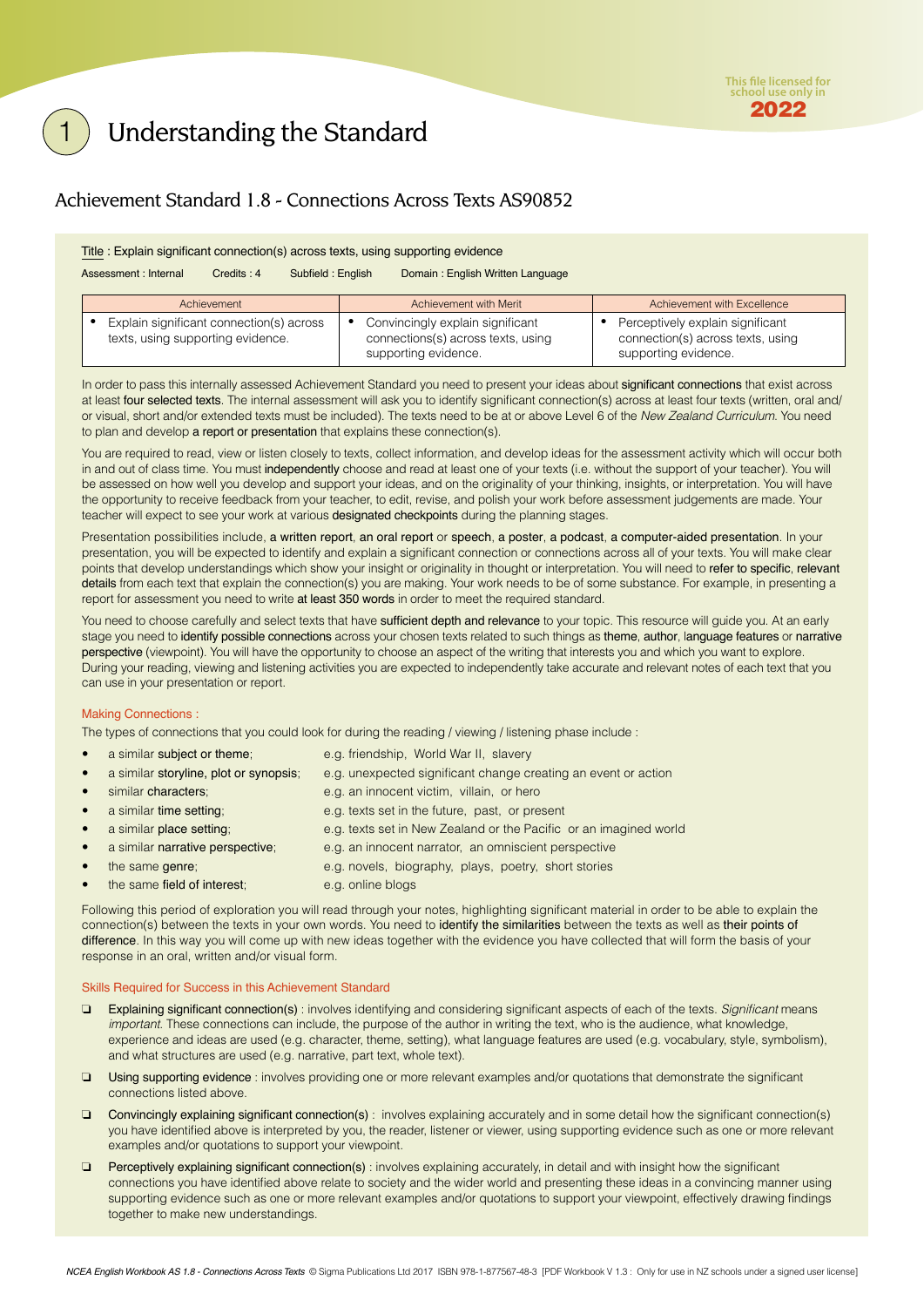

<span id="page-2-0"></span>Viewpoint - Poetry

### Task 3 Using an Omniscient Viewpoint

1 Read the following poem aloud and the example of writing in response that follows.

#### Anthem for Doomed Youth

by Wilfred Owen

What passing-bells for these who die as cattle? Only the monstrous anger of the guns. Only the stuttering rifles' rapid rattle Can patter out their hasty orisons. No mockeries now for them; no prayers nor bells, Nor any voice of mourning save the choirs,- The shrill, demented choirs of wailing shells; And bugles calling for them from sad shires.

What candles may be held to speed them all? Not in the hands of boys, but in their eyes Shall shine the holy glimmers of good-byes. The pallor of girls' brows shall be their pall; Their flowers the tenderness of patient minds, And each slow dusk a drawing-down of blinds.

Source: The Complete Poems and Fragments of Wilfred Owen (1984)



#### Vocabulary note :

*passing bells* - bells which are rung in a local parish church at the time of a death of a parishioner (church member) *orisons* - prayers

*drawing-down of blinds* - refers to a custom of shutting the blinds in the house as a mark of respect for the dead. *pallor* - paleness

*pall* - a covering over a coffin; traditionally a national flag for a soldier

### Example of Writing in Response to Viewpoint

In writing the poem 'Anthem for Doomed Youth' in 1917 about the psychological effect of battle on soldiers in World War I, Wilfred Owen's *purpose was to describe the true horrors of war, at a time when the truth about war was suppressed in the newspapers of the day.* 

*The poet's intended audience was the people of England whom he felt needed to agitate to stop the war. He set his poem 'Anthem for Doomed Youth' on a battlefield in France where many young men lay dying in the mud, without access to a Christian burial service.* 

*His idea or theme was that the young men deserved better treatment and that war was not the glorious experience they had been promised.* 

*In terms of language features, Owen used alliteration and onomatopoeia. He wrote : "the stuttering rifles' rapid rattle". In the words stuttering*  and rattle, the effect of the repetition of the letter 't', combined with a word that sounds like the noise it makes gave us a picture of the *gunfire in a battle. This is also an example of personification as the rifles become 'humans' with a speech impediment.* 

*In terms of text conventions, Owen used the rhyming and rhythmical pattern of a Shakespearean sonnet to draw attention to his theme of the contrast between the reality of the war at the front line and the behaviour of loved ones on hearing the news of another dead youth. The ABABCDCD EFFEGG rhyme scheme and the iambic pentameter rhythmical pattern (Da dum, Da dum, Da dum, Da Dum Da Dum) drive the poem, giving it an interesting and effective shape.* 

*The viewpoint in this poem is omniscient, which explains how the poet shifts from describing the scene on the battlefield in France in the first stanza to the likely reaction of the sweethearts and sisters of the soldiers at home in England on hearing the news of the death of their friend, fiancé or brother in the second stanza.*



Task 3 continues on next page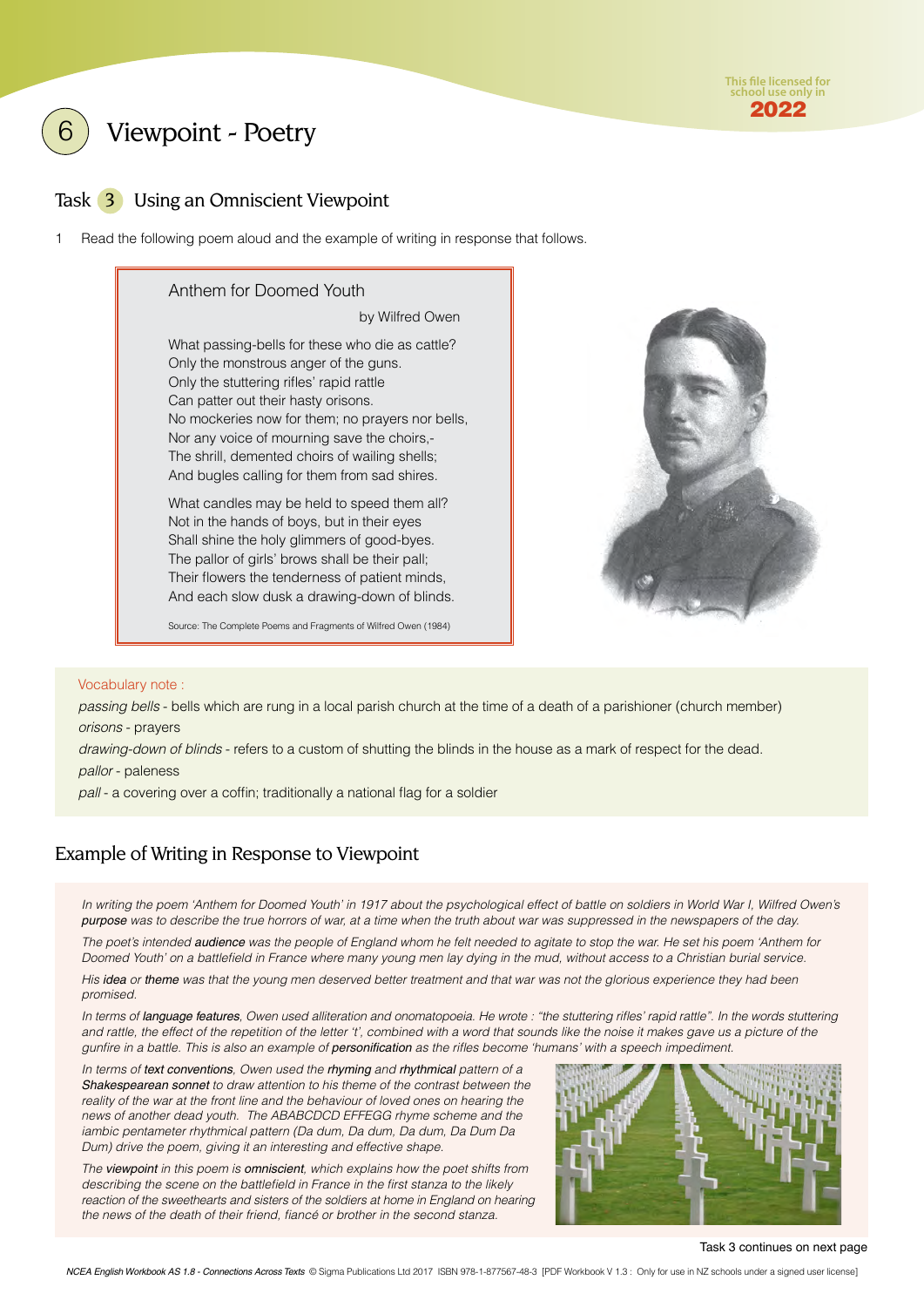<span id="page-3-0"></span>



### Task 5 Locating the Story

1 Use details from a text you have studied/chosen to complete your own Details of the Setting table. Consider these points :

- ❏ Place Real or imagined? Rural or urban (or both)? Safe or dangerous? Big or small?
- ❏ Time Past, present or future? Peace or war? Summer or winter?
- ❏ Social Context Rich or poor? Young or old? Competing or co-operating? Good or bad?
- ❏ Atmosphere Scary or pleasant? Welcoming or hostile?

Title of Text : Author : Author : Author : Author : Author : Author : Author : Author : Author : Author : Author : Author : Author : Author : Author : Author : Author : Author : Author : Author : Author : Author : Author :

| Place             |  |
|-------------------|--|
| Time              |  |
| Social<br>Context |  |
| Atmosphere        |  |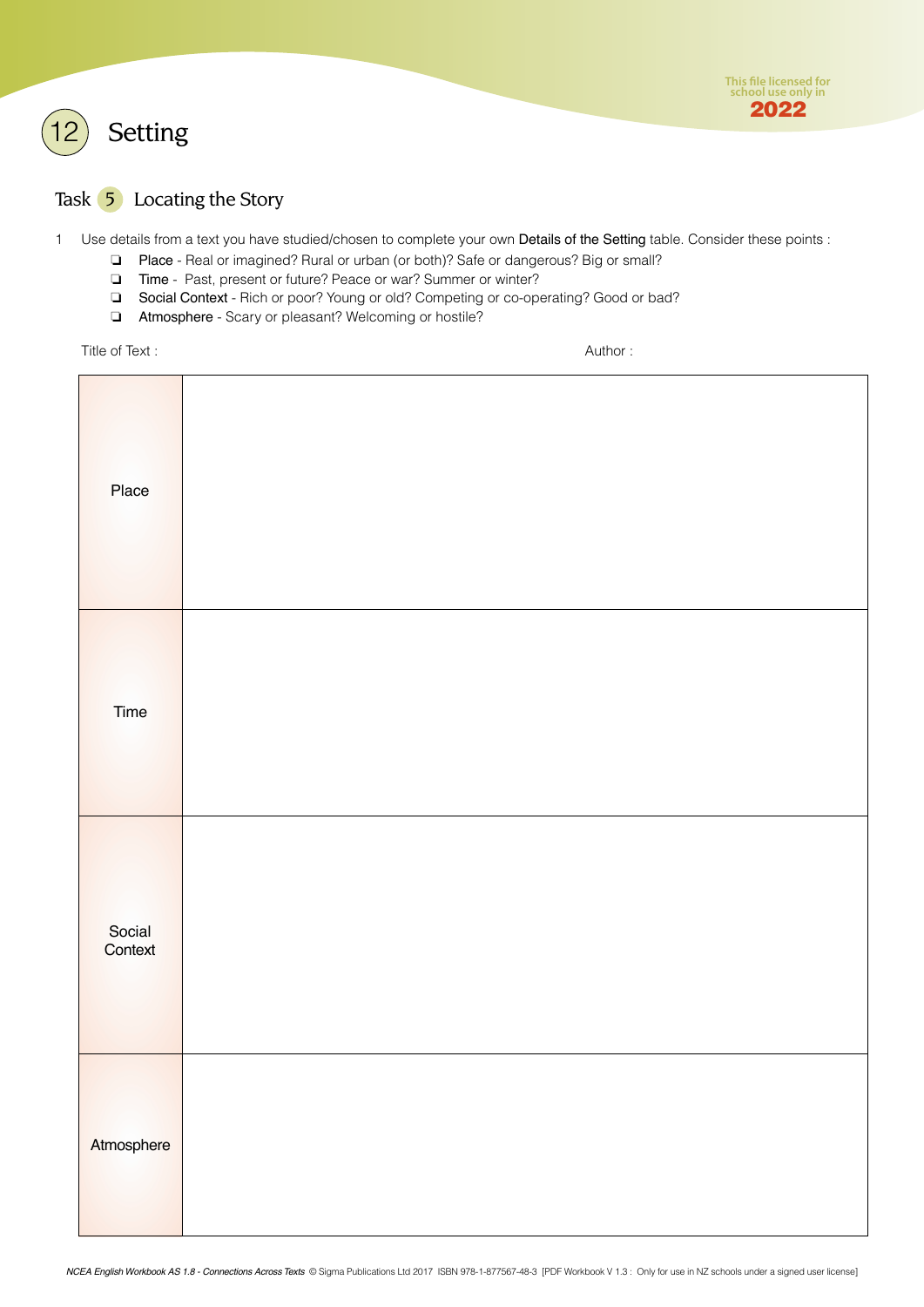

## <span id="page-4-0"></span>Plot and Character

### Task 13 Plot Exposition

The setting, ideas, characters and action are introduced (exposed) to the reader during the exposition element of the plot. When reading or viewing longer texts such as short stories, novels, films and plays the exposition allows the reader to discover what makes these characters *interesting* and what motivates them to *change* the way they behave.

1 Select a longer text to focus on in answering this question.

Title of Text

Author

- a) Read the first 20 to 30 pages of your text or view the first 20 minutes of your full length feature film. This is where you will find the *Exposition* of the story or plot.
- b) Compare aspects of the plot and the central characters in your studied/chosen novel / film / short story / play by filling in this table. Describe the character's physical appearance : (e.g. age, clothes), physical qualities : (e.g. strength, beauty), personality : (e.g shy, cheeky), character's mind : (intelligent, resourceful), self-image : (e.g confident), values : (religious, dishonest) . . .

| Summary of Exposition - What Happens | Character Traits (exposed) | Setting (exposed)                             |
|--------------------------------------|----------------------------|-----------------------------------------------|
| On pages / minutes 1-3               |                            | Where is the text set?                        |
| On pages / minutes 4-7               |                            |                                               |
| On pages / minutes 8-11              |                            | What time period is the<br>text set in?       |
| On pages / minutes 12-15             |                            |                                               |
| On pages / minutes 16-19             |                            | What is the social context<br>to the setting? |
| On pages / minutes 20-23             |                            |                                               |
| On pages / minutes 24-30             |                            |                                               |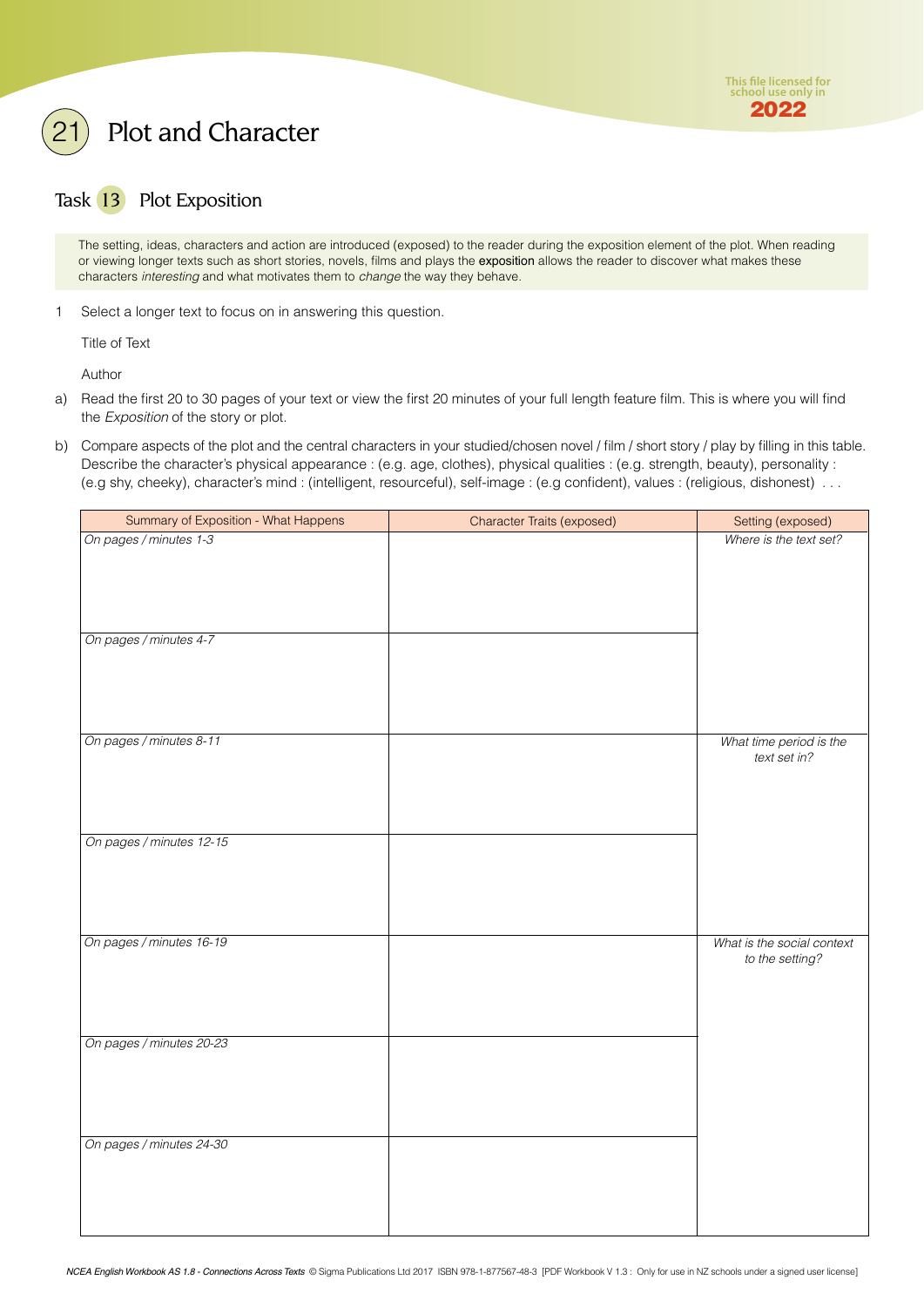<span id="page-5-0"></span>

### Task 18 Your Text - A Minor Turning Point Pyramid

1 Choose one minor turning point from your studied/chosen text (A) and complete this Turning Point Pyramid.

The ways of identifying the turning points are listed on the previous page and the *Romeo and Juliet* pyramid example on the same page should help you with this task.

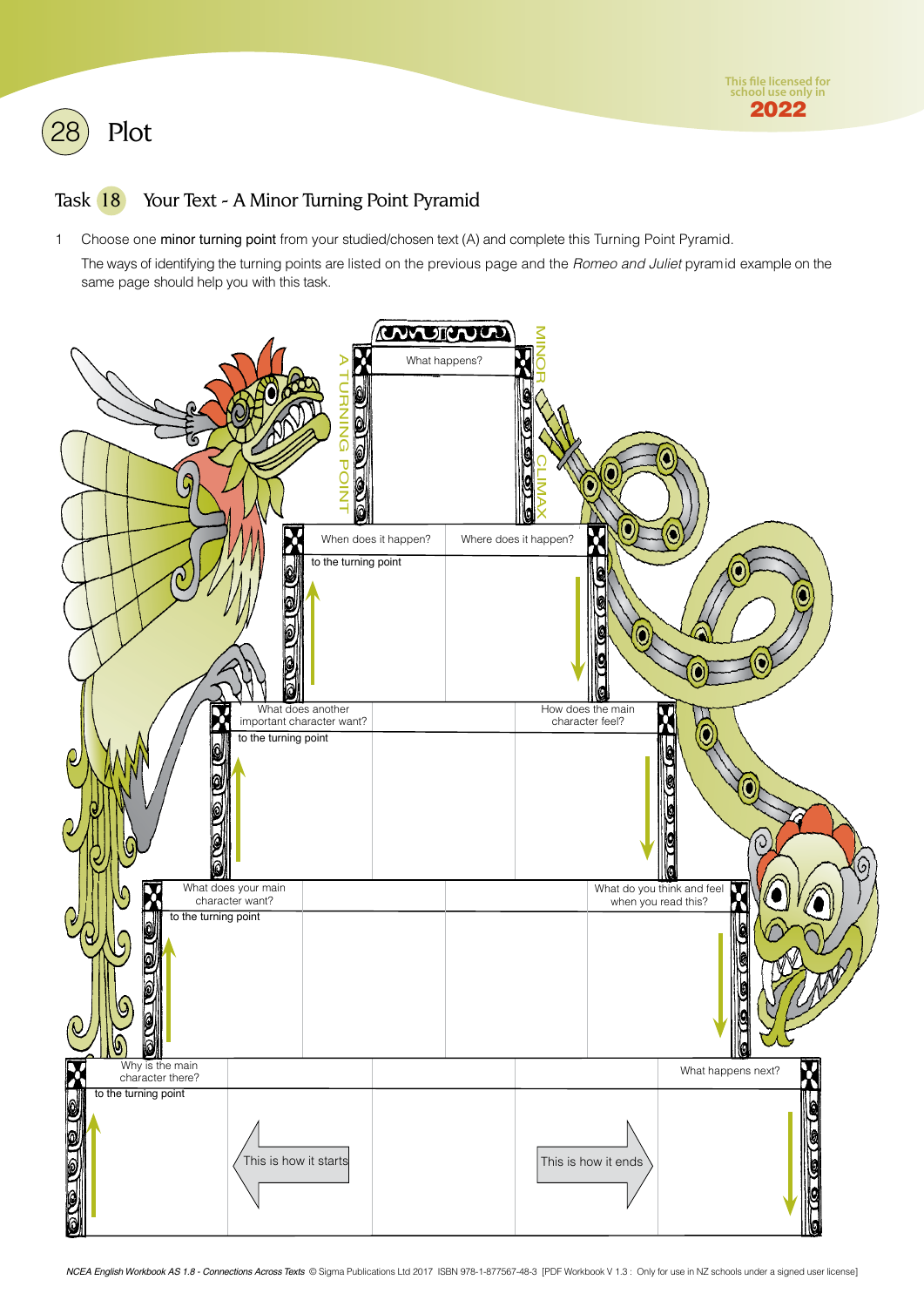### <span id="page-6-0"></span>Theme and the Major Character

### Task 28 Changes to a Major Character - A Venn Diagram

1a) A Venn diagram is a good method to summarise the ways in which the central character of your studied/chosen text book changes over time. Create a Venn diagram using the character of *Bruno* in the novel, *The Boy in the Striped Pyjamas*.

The 'Old Bruno' has the character traits of Bruno when he was in Berlin before moving to Auschwitz. The 'Changed Bruno' displays the character traits he has been forced to develop as a result of his experiences. The themes in this story have acted on Bruno's character and changed him, but not all is changed, the central area of the diagram shows those things he has retained throughout. We have started the process for you. Work in pencil as some traits may need to be relocated.



b) Select a major character from one of your studied/chosen texts and develop a Venn diagram which shows the link between the big theme or idea and the change or development in the character.

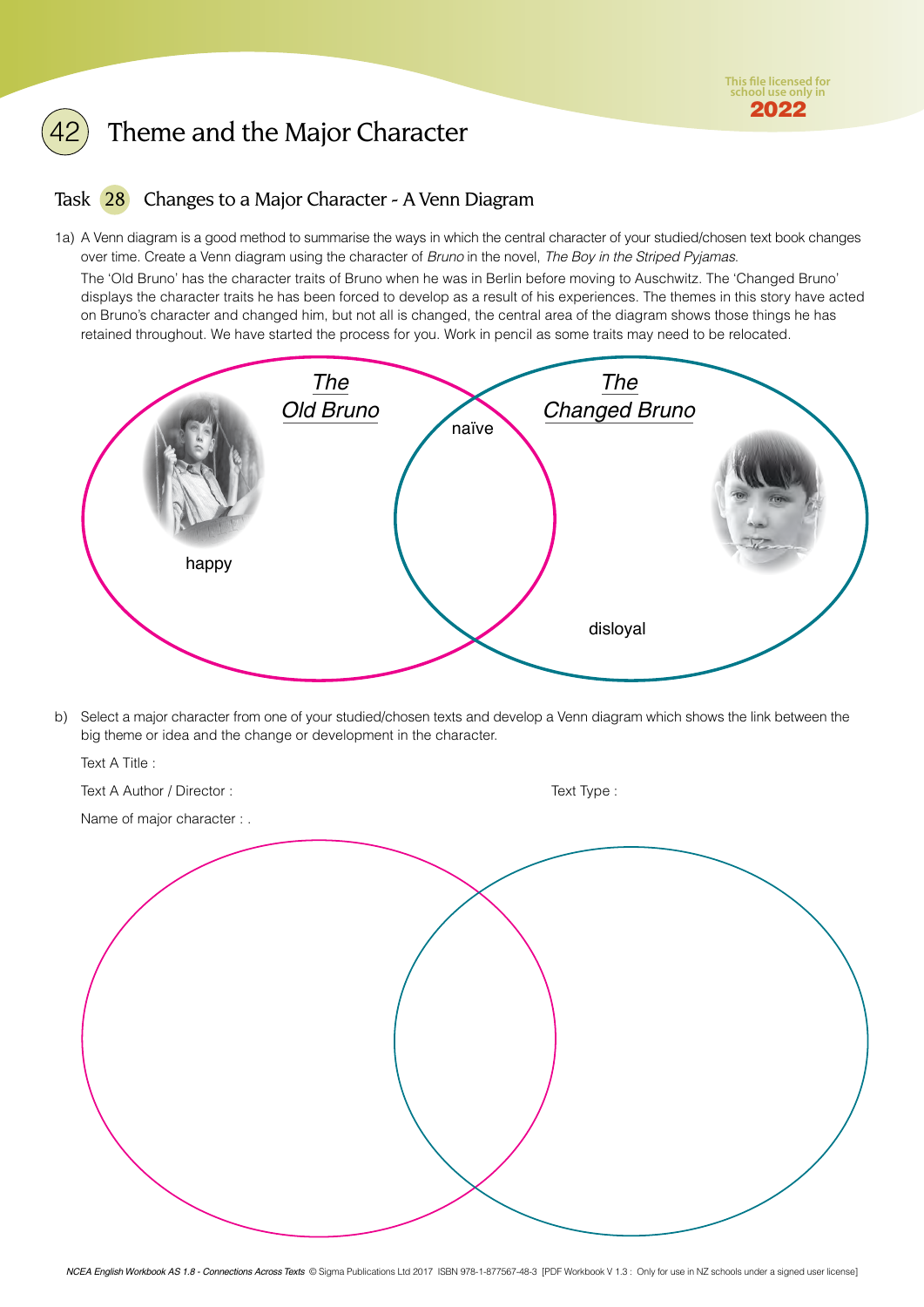**This file licensed for school use only in** 2022

<span id="page-7-0"></span>

Short Story Example

### 'The Doll's House' - Katherine Mansfield

This story, written in 1922 by one of New Zealand's most famous writers, Katherine Mansfield, is called *The Doll's House*. It has been translated into many languages and has been read throughout the world. It is renowned because of the writer's attention to detail and her use of symbols. The story is written in the third person from an omniscient point of view. It focuses on what happens when the youngest daughter in the wealthy Burnell family, *Kezia*, goes against her mother's wishes by inviting two working class children into their house to see the new doll's house. Read Mansfield's short story reproduced below.



### **The Doll's House**

### **by Katherine Mansfield**

When dear old Mrs. Hay went back to town after staying with the Burnells she sent the children a doll's house. It was so big that the carter and Pat carried it into the courtyard, and there it stayed, propped up on two wooden boxes beside the feed-room door. No harm could come of it; it was summer. And perhaps the smell of paint would have gone off by the time it had to be taken in. For, really, the smell of paint

coming from that doll's house ("Sweet of old Mrs. Hay, of course; most sweet and generous!") - but the smell of paint was quite enough to make any one seriously ill, in Aunt Beryl's opinion. Even before the sacking was taken off. And when it was . . . 5

There stood the doll's house, a dark, oily, spinach green, picked out with bright yellow. Its two solid little chimneys, glued on to the roof, were painted red and white, and the door, gleaming with yellow varnish,

was like a little slab of toffee. Four windows, real windows, were divided into panes by a broad streak of green. There was actually a tiny porch, too, painted yellow, with big lumps of congealed paint hanging along the edge. 10

But perfect, perfect little house! Who could possibly mind the smell? It was part of the joy, part of the newness.

"Open it quickly, some one!" 15

> The hook at the side was stuck fast. Pat pried it open with his pen- knife, and the whole house-front swung back, and - there you were, gazing at one and the same moment into the drawing-room and dining-room, the kitchen and two bedrooms. That is the way for a house to open! Why don't all houses open like that? How much more exciting than peering through the slit of a door into a mean little hall

with a hat-stand and two umbrellas! That is - isn't it? - what you long to know about a house when you 20 put your hand on the knocker. Perhaps it is the way God opens houses at dead of night when He is taking a quiet turn with an angel. . . .

"O-oh!" The Burnell children sounded as though they were in despair. It was too marvellous; it was too much for them. They had never seen anything like it in their lives. All the rooms were papered. There

- were pictures on the walls, painted on the paper, with gold frames complete. Red carpet covered all the 25 floors except the kitchen; red plush chairs in the drawing-room, green in the dining-room; tables, beds with real bedclothes, a cradle, a stove, a dresser with tiny plates and one big jug. But what Kezia liked more than anything, what she liked frightfully, was the lamp. It stood in the middle of the dining-room table, an exquisite little amber lamp with a white globe. It was even filled all ready for lighting, though,
- of course, you couldn't light it. But there was something inside that looked like oil, and that moved when you shook it. 30

The father and mother dolls, who sprawled very stiff as though they had fainted in the drawing-room, and their two little children asleep upstairs, were really too big for the doll's house. They didn't look as

though they belonged. But the lamp was perfect. It seemed to smile to Kezia, to say, "I live here." The lamp was real. 35

The Burnell children could hardly walk to school fast enough the next morning. They burned to tell everybody, to describe, to - well - to boast about their doll's house before the school-bell rang. "I'm to tell," said Isabel, "because I'm the eldest. And you two can join in after. But I'm to tell first."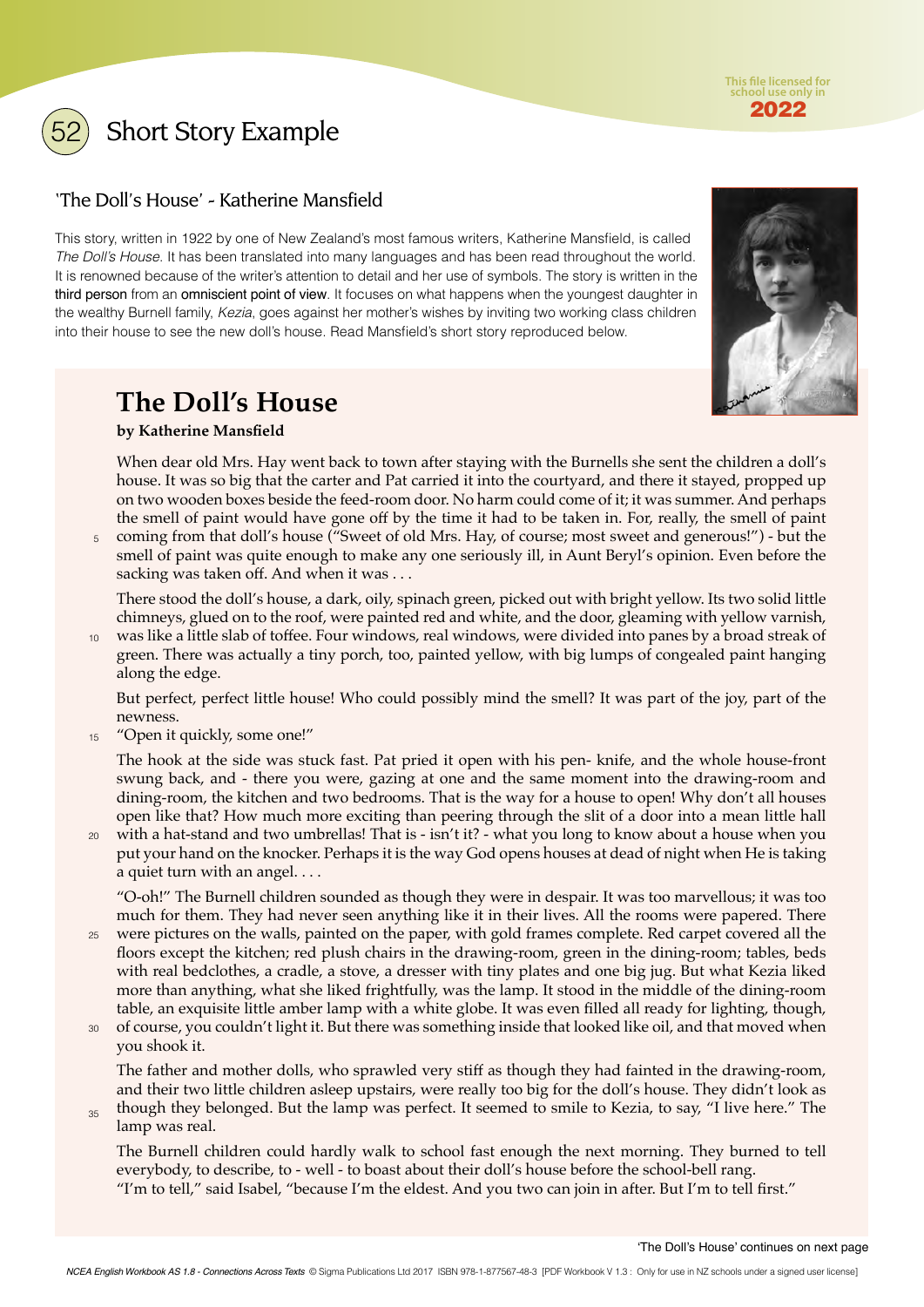<span id="page-8-0"></span>

### Task 40 Purpose and Audience

1 When writers begin to write a novel, non-fiction book, play, poem or film they always consider the potential purpose of the work and the audience they have in mind for the written, visual or oral text.

| The purpose of writing a text can be: to entertain, to inform, to express feelings, to persuade, to affect the reader's/viewers feelings |
|------------------------------------------------------------------------------------------------------------------------------------------|
| to pass on a message, to make contact, to explore an idea.                                                                               |
|                                                                                                                                          |

The type of audience can be : children, teenagers, adult, men, women, sports people, or people with an interest in a specific to a genre (type) of writing e.g. science fiction, fantasy, fishing, cooking, gardening, gaming, sport, history, romance, crime, craft, biography, or theatre, film/TV.

a) Choose ONE text to focus on (Text A) and explain in a paragraph what you think is the most likely reason (purpose) that the writer had for choosing to write about that topic and with the themes that they chose. Use quotations to support your answer.

b) Choose ANOTHER text to focus on (Text B) and explain in a paragraph what you think is the most likely audience that the writer had in mind in choosing to write about that topic and with the themes that they chose. Use quotations to support your answer.